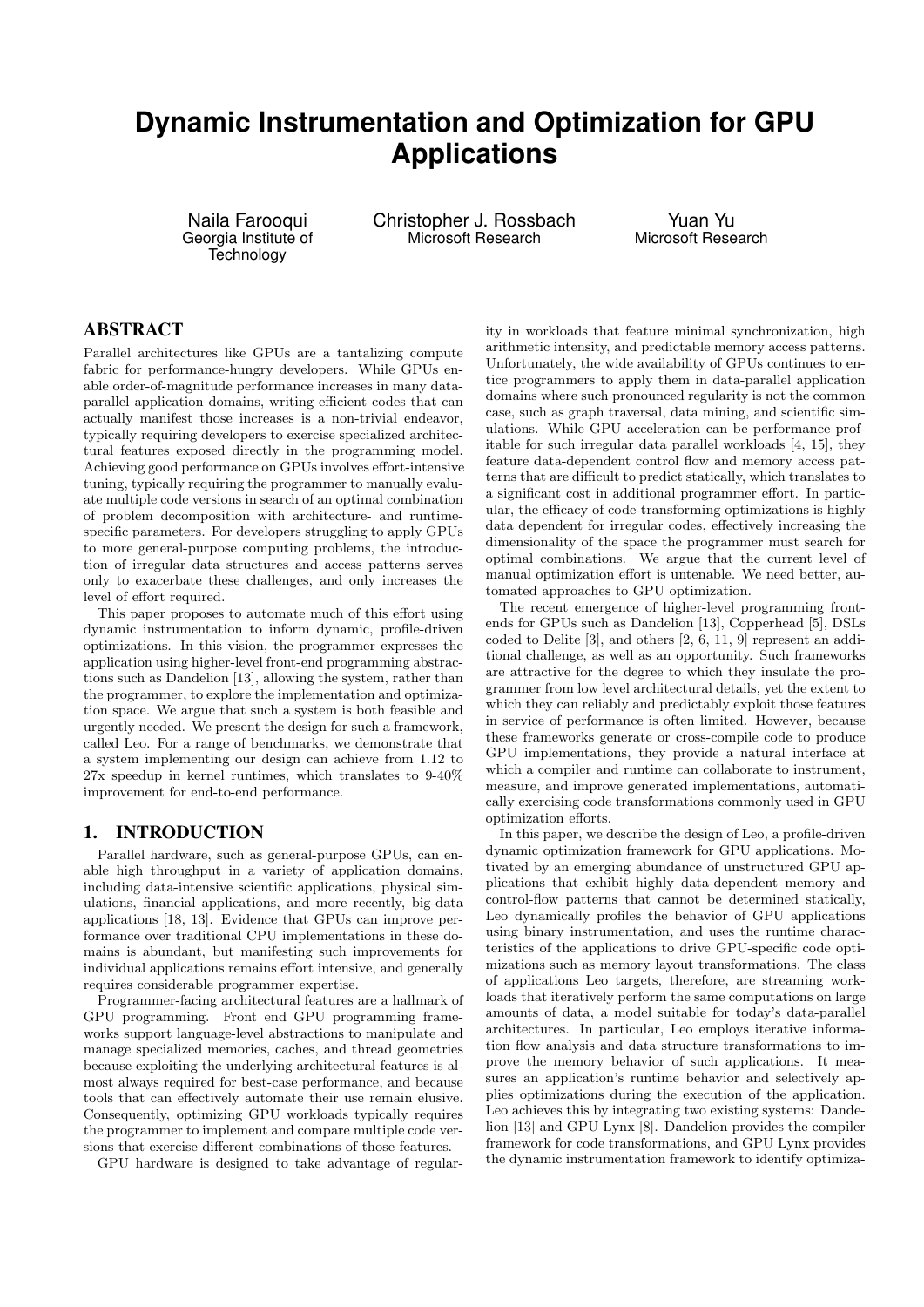tion strategies.

The primary contributions of this paper, therefore, are:

• The preliminary design and implemenation of Leo, a dynamic instrumentation and optimization framework that automatically explores code-transformation optimizations for GPUs.

• Experimental results from our prototype demonstrating the necessity, feasibility, and potential performance-profitability of such systems.

# 2. BACKGROUND AND MOTIVATION

## 2.1 GPU Computing

This paper uses NVIDIA GPU devices and CUDA as the target platform, and so we describe the GPU execution model in that context. Note, however, that the same concept and technology can be applied to OpenCL and its supported devices. A CUDA program is composed of a series of multithreaded kernels. Computations are performed by a tiered hierarchy of threads. At the lowest level, collections of threads are mapped to a single stream multiprocessor (SM) and executed concurrently. Each SM includes an L1 data cache, a shared scratch-pad memory for exchanging data between threads, and a SIMD array of functional units. This collection of threads is known as a cooperative thread array (CTA), and kernels are typically launched with tens or hundreds of CTAs which are oversubscribed to the set of available SMs. A work scheduler on the GPU maps CTAs onto individual SMs for execution, and the programming model forbids global synchronization between SMs except on kernel boundaries.

Global memory is used to buffer data between CUDA kernels as well as to communicate between the CPU and GPU. CTAs execute in SIMD chunks called warps; hardware warp and thread scheduling hide memory and pipeline latencies. Effective utilization of the memory subsystem is also critical to achieving good performance.

## 2.2 GPU Metric: Memory Efficiency

Memory efficiency is a warp-level metric that characterizes the spatial locality of memory operations to global memory. Global memory is the largest block of memory in the GPU memory hierarchy and also has the highest latency. To alleviate this latency cost, the GPU memory model enables coalescing of global memory accesses for threads of a half-warp into one or two transactions, depending on the width of the address bus. However, scatter operations, in which threads in a half-warp access memory that is not sequentially aligned, result in a separate transaction for each element requested, greatly reducing memory bandwidth utilization. Memory efficiency is defined as the ratio of dynamic warps executing each global memory dynamic instruction to the number of memory transactions needed to complete these instructions. If all the memory operations are sequentially aligned, we will have  $100\%$  memory efficiency.

## 2.3 A Motivating Example

In this section, we motivate the need for a profile-driven dynamic optimization framework using a concrete application, SkyServer. The SkyServer application takes in large collections of astronomical, digital data in the form of photo objects and neighbors, and filters them to find related objects. The SkyServer workload is, in essence a series of relational equi-join operations and filtering over the two collections (see Figure 2). Differing input data distributions can yield very different selectivity for the join predicates, which in turn has a profound impact on dynamic memory access and control

flow patterns in the GPU code implementing the join. We use two distinct set of inputs to demonstrate the challenges arising from the irregular memory access patterns exhibited by this application, and discuss the solutions to this problem.

The input sets (1 and 2, detailed in Section 4) both work on the same total number of photo objects and neighbors, but the data distribution in set 1 yields very low selectivity for the join predicate: very few photo objects actually match neighbor objects. For set 2, the majority of the neighbor objects match the join predicate. Both photo objects and neighbor objects are defined as structures with multiple fields. A simple layout of these objects (direct mapping) generates an Arrayof-Structures (AoS) data layout in GPU memory. Since each GPU hardware thread works on an individual object, the AoS layout prevents coalesced reads and writes as the members of the data structure are placed contiguously in memory, forcing different threads to access scattered memory locations. A well-known optimization to improve memory efficiency is to transform the AoS layout to a Structure-of-Arrays (SoA) layout. This results in a sequential access pattern for all threads in the same warp, improving memory efficiency. In general, the AoS-to-SoA transformation achieves significant improvements in performance on the GPU due to better utilization of the global memory bandwidth.



Figure 1: SkyServer runtimes and cache hit rates: (a) runtime on set 1, (b) runtime on set 2, (c) cache hit rates for set 1, and (d) cache hit rates for set 2.

This AoS-to-SoA optimization on the SkyServer application increases the memory efficiency by a factor of two for most of its GPU kernels. However, the SoA version does not always improve the overall performance. As shown in Figure 1, while the SoA version improves the performance for the first input set, when very few objects match the join predicate, it has a negative performance impact on the second input set, when there are a large number of matches. Effective optimization for this workload needs to take into account dynamic information to deal with input-dependent performance.

The negative correlation between memory efficiency and performance for set 2 demonstrates the complexity of the GPU global memory/cache model. An SoA transformation moves members of a given object farther apart, by a factor of the array size. So when members of an object are likely to be accessed sequentially, it can lead to very high L1 cache misses when the array is large (as is the case for input set 2). Therefore, although the SoA optimization results in better global memory bandwidth utilization on the GPU, it results in poor spatial locality for members of the same object. For set 1, L1 hit rates are unaffected by the optimization because low selectivity of the join enables most intermediate data to fit in cache, with the side-effect that failure to coalesce memory transactions has no real performance impact. However, for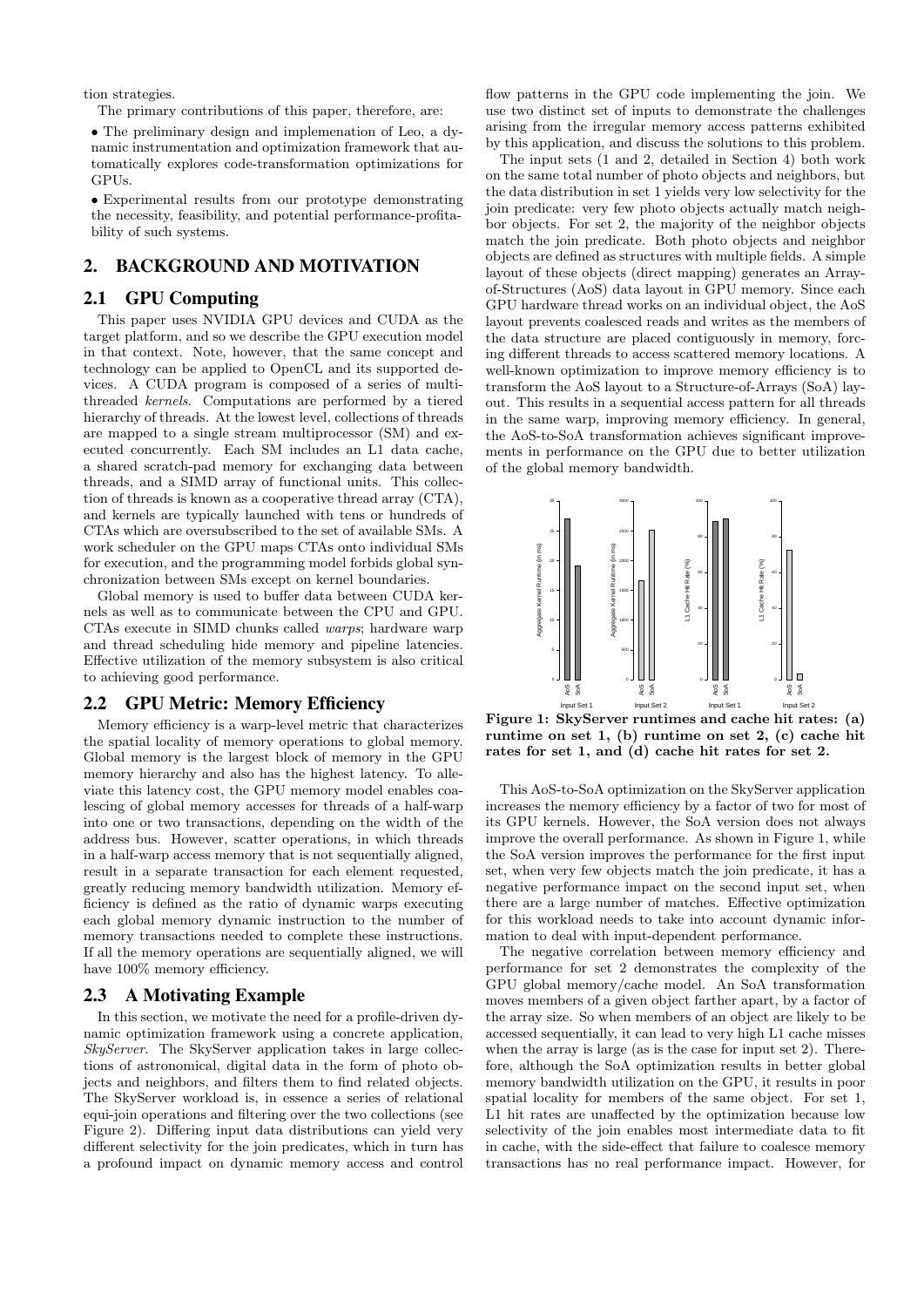set 2, the L1 cache hit rate declines from 72%, for the AoS version, to only 3%, for the SoA version.

The example shows that the memory efficiency optimization does not always correlate positively with runtime performance, and its overall benefits depend on the complex interactions of GPU memory hierarchy induced by the inputs. It highlights the need for a dynamic optimization framework that not only measures an application's memory efficiency at runtime, but also evaluates the impact of a particular code transformation and makes the optimal decision at runtime. Our proposed framework, Leo, addresses precisely this need.

# 3. DESIGN

In this section, we present the design and our preliminary implementation of Leo. Although we envision such an autooptimizing engine to be a part of any GPU high-level runtime infrastructure, the current design of Leo is achieved by the integration of the GPU Lynx dynamic instrumentation library into the Dandelion compiler/runtime infrastructure.

#### 3.1 System Components

As a dynamic optimization framework, Leo orchestrates the identification and selection of the optimal code and data layout transformation during the application's execution. It consists of the following two main components:

- A compilation engine that generates GPU kernel code and
- data layout on-the-fly from higher-level language source code.
- A JIT-based profiling engine that enables dynamic instrumentation and profiling of GPU code at runtime.

This section gives a high-level overview of these components.

### *3.1.1 Code Generation Framework*

Leo leverages Dandelion to run LINQ applications on GPU. Leo needs to perform code and data layout transformations that are not supported by Dandelion, and we are in the process of adding the support into Dandelion.

The Dandelion system enables the execution of Language-Integrated Query (LINQ) on GPUs. LINQ introduces a set of declarative operators, which perform transformations on .NET data collections. LINQ applications are computations formed by composing these operators. Most LINQ operators are common relational algebra operators, including projection (Select), filters (Where), grouping (GroupBy), aggregation (Aggregate) and join (Join). The Dandelion compiler automatically compiles a LINQ query into a data-flow graph and any user-defined .NET code into GPU kernels. The Dandelion runtime automatically manages the execution of the data-flow graph on GPUs and the data transfer between CPU and GPU. For example, the SkyServer application is essentially a Join followed by a filtering. Figure 2 shows the dataflow graph generated by the Dandelion compiler. The nodes of the graph represent GPU kernels that are cross-compiled from their .NET functions.

#### *3.1.2 Instrumentation Engine*

We use GPU Lynx for dynamic profiling of GPU code. We improved Lynx significantly with a static information flow analysis so that it could be used to identify the candidate data structures for optimization.

Lynx allows the creation of customized, user-defined instrumentation routines that can be applied transparently at runtime for a variety of purposes, including performance debugging, correctness checking, and profile-driven optimizations. When built as a library, Lynx can be linked with any runtime. In the Leo framework, Lynx is integrated with the Dan-



Figure 2: Simplified data-flow graph for SkyServer

delion compiler/runtime to support the execution of CUDA kernels representing the LINQ relational algebra primitives, on NVIDIA GPU devices. Lynx provides a parser and immediate representation (IR) abstraction for extracting and generating NVIDIA's parallel thread execution (PTX) from the compiled CUDA fat binary. An essential feature of GPU Lynx is its flexibility and extensibility, enabling both the specification of user-defined instrumentations using its C-based API, and the creation of sophisticated control-flow and data-flow analyses from its IR abstraction.



Figure 3: GPU Lynx Instrumentation Engine

An overview of the GPU Lynx instrumentation engine is shown in Figure 3. A C-based instrumentation is provided to the framework in addition to the original GPU kernel. The specification defines where and what to instrument. Lynx allows instrumentations to be defined at the kernel level, basic block level, or the instruction level. The Lynx engine generates the final instrumented PTX kernel from the C specification and the original PTX kernel, by enlisting the C-PTX Translator and the PTX-PTX Transformation Pass Manager.

#### 3.2 System Overview

The Leo runtime orchestrates the identification and selection of the optimal code transformations and data layouts for GPU kernels. The computation model we support is based on streaming, i.e., the input is divided into chunks and chunks are transferred to GPU concurrently with the GPU execution. This model enables Leo to make optimization decisions based on the execution of preceding chunks. In the current design, Leo runs the Lynx instrumented code for the first chunk to determine possible candidate kernels for optimization. This allows Leo to generate the optimized version of the code with the necessary code and data layout transformations. We then run the second and third chunks with and without the optimizations respectively, and compare the total elapsed running times to determine which version of the code to use for the subsequent chunks.

Figure 4 presents a high-level overview of the design of the Leo framework, highlighting the steps the runtime takes in order to apply profile-driven optimizations to LINQ applications. In Step 1, we use Dandelion to generate the Dandelion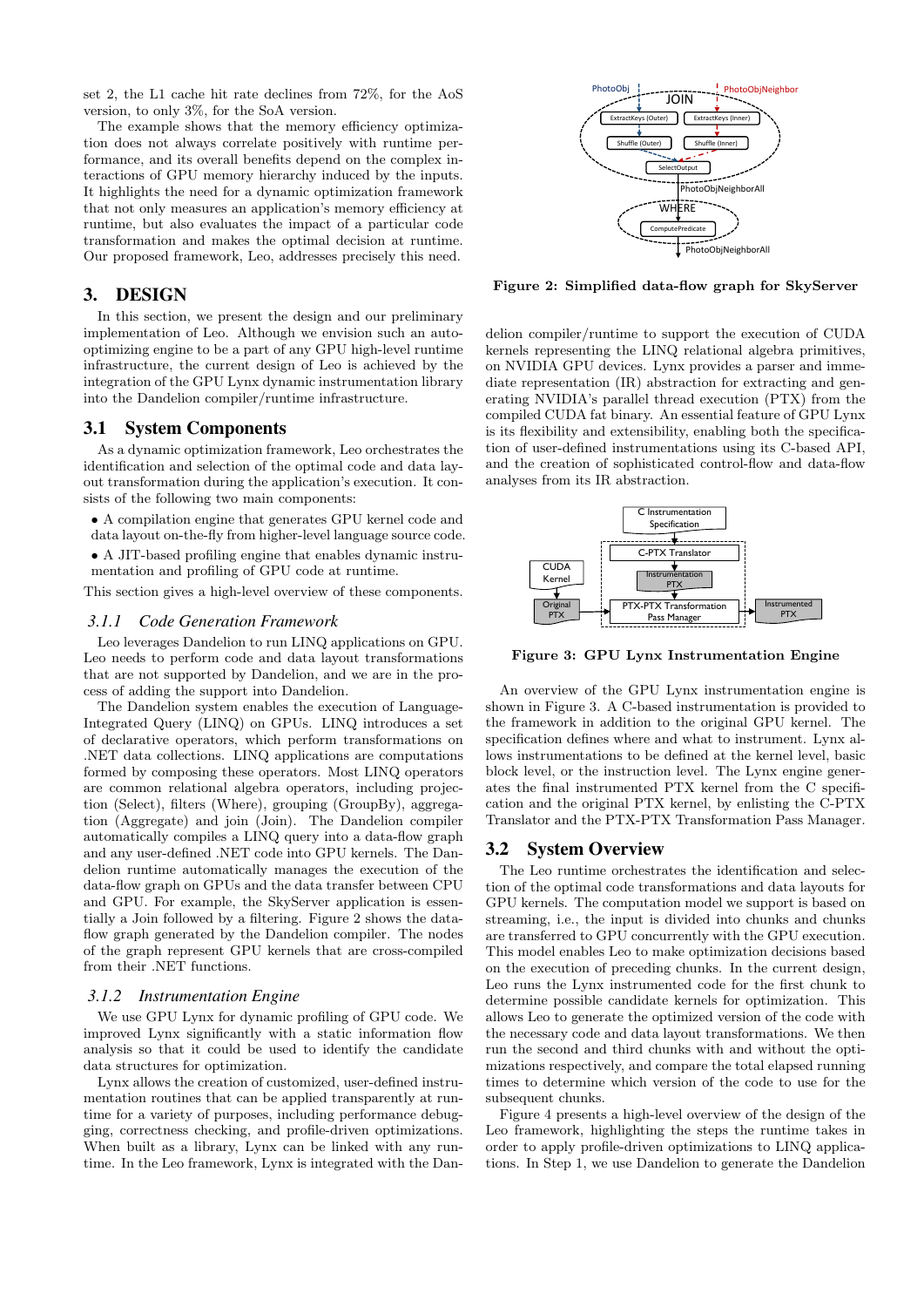version of the GPU code. In Step 2, we apply Lynx to generate an instrumented version of the GPU code. In Steps 3 and 4, the instrumented code is executed and profiling information is used to identify the candidate data structures for optimization. In Step 5, we apply the code and data layout transformations to the candidate data structures to generate an optimized version of the GPU code, which could be used to execute subsequent data chunks to achieve better performance.



Figure 4: High-level overview of Leo.

## 4. PRELIMINARY RESULTS

In this section, we evaluate our techniques on two applications, K-Means and SkyServer. For each application, we study the performance impact on the set of most computeintensive kernels. Our experimental environment is detailed in Table 1; applications and inputs are listed in Table 2.

| CPU          | Intel Xeon E5504 $@$ 2.00 GHz                |
|--------------|----------------------------------------------|
| GPU          | Tesla M2075, 448 CUDA cores                  |
|              | Operating System   Windows Server 2008 (SP1) |
| CUDA Version | 5.5                                          |

Table 1: System Configuration

# 4.1 K-Means

K-Means is a classical clustering algorithm which partitions  $M N$ -dimensional points (or vectors) into  $k$  clusters by repeatedly mapping each point to its nearest center, and then recomputing the cluster centers by averaging the points mapped to each center. The cross-compiled Dandelion code will rely on a number of lower-level primitives to implement the relational algebra, but we focus on the corresponding NearestCenter GPU kernel as its execution overwhelmingly dominates endto-end performance for the workload.

The primary data structure is a collection of N-dimensional points, whose most obvious in-memory representation arranges the dimensions of each point in contiguous memory locations. If the number of dimensions is large, such a layout yields poor memory efficiency on the GPU. Figure 5(a) shows the memory efficiency for the original and the AoS-SoA transformed versions for this code, with varying dimensions, and Figure 5(b) shows the corresponding kernel speedup. With  $N = 1$ , the layouts and memory efficiency are predictably equivalent. As  $N$  increases, the original version's memory efficiency degrades, while the optimized version's memory efficiency remains high.<sup>1</sup> Memory efficiency has a first-order

impact on performance for this workload as N increases, providing  $27\times$  improvement at  $N = 32$ .



Figure 5: K-Means (a) memory efficiency and (b) kernel runtime speedup for varying dimensions. Memory efficiency has a direct correlation on kernel runtime performance for this workload.

## 4.2 SkyServer

SkyServer takes as input collections of digitized astrological images (encoded as "photo objects") and the relative locations of images (encoded as "photo neighbors"). The workload filters these data according to criterion that enables the identification of related astrological objects. It is expressed in LINQ as a series of Join operations over the objects and neighbors collections.

Dandelion implements the underlying relational algebra on GPUs using techniques fundamentally similar to hash-join [7], decomposed into a number of GPU kernels. The approach first identifies items in the input relations matching the join predicate, then shuffles matching items per-relation into contiguous positions, then computing the final join output as the cross-product of items in each (matching) contiguous block. While a deep understanding of the implementation is not required to here (we refer the interested reader to [13]), some details play an important role in the profitability of the optimizations performed by Leo: to first order, four kernels corresponding to the steps above dominate the performance of Sky-Server end-to-end performance, called ExtractKeys, Shuffle, SelectOutput, and ComputePredicate, so our evaluation effort focuses on Leo's ability to reduce compute latency for these four kernels.

We evaluate SkyServer with two input sets (1 and 2), corresponding to different levels of selectivity for the join predicate. In set 1, very few of the neighbors (up to 200) match the predicate against photo objects, and vice versa for set 2, where almost all of the photo neighbors are matches. Consequently, for set 1, the SelectOutput kernel is the least significant contributor to the overall computation, but forms the largest component for set 2.

Figure 6 presents (a) memory efficiencies of the original and optimized kernels, (b) individual kernel speedups achieved by the AoS-SoA optimization, and (c) the computation breakdown of the kernels for the two input sets. The transformation improves memory efficiency for all of SkyServer's kernels, but the improvement is not as significant for SelectOutput. Although the transformation ensures that the loading of members of the SkyServer's input data structures are coalesced, sequentially indexed threads may not necessarily be accessing contiguously located elements in the array due to the data skew introduced by the hash function and the join predicate.

ExtractKeys and ComputePredicate benefit from the AoS-

<sup>1</sup>The K-Means NearestCenter kernel takes two vectors as input: one for the points and one for the cluster centers. The number of centers is generally much smaller than the number of points, and fits in L1 cache for all input sizes we consider, so our optimization focuses on the points collection.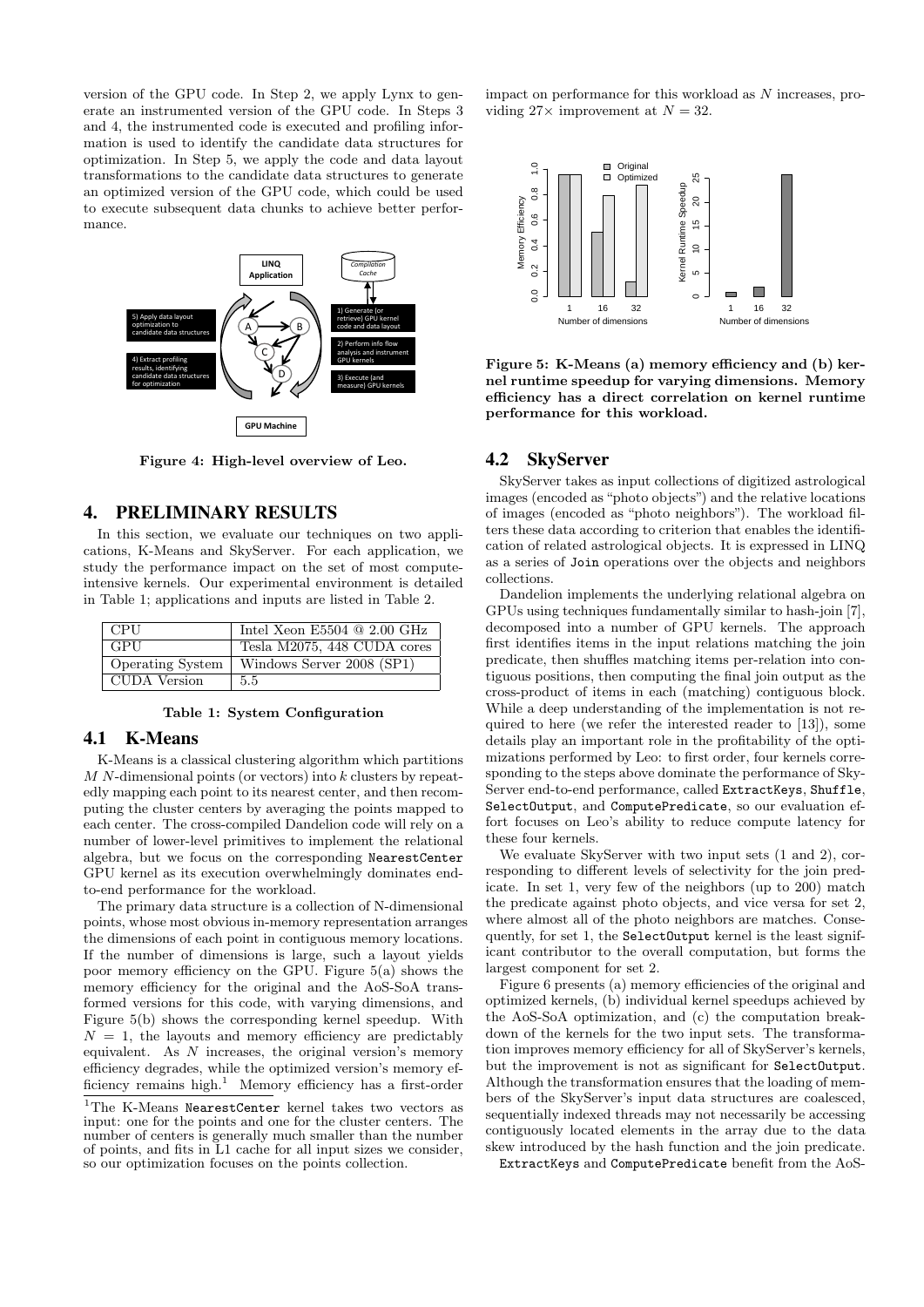|           | Application   Description                            | Input Configuraions                                                |
|-----------|------------------------------------------------------|--------------------------------------------------------------------|
| K-Means   | M N-dim points, k clusters   $M=1x10^6$ , N=32, k=40 |                                                                    |
| SkyServer | O objects, N neighbors                               | Input 1: $Q=2048$ , $N=2x10^7$ , up to 200 matching neighbors      |
|           |                                                      | Input 2: $Q=2048$ , $N=2x10^7$ , up to $2x10^7$ matching neighbors |





Figure 6: SkyServer (a) memory efficiency of original and optimized kernels, (b) individual kernel runtime speedups and (c) computation breakdown of all the kernels for the two distinct input sets.

SoA transformation for both input sets, whereas Shuffle and SelectOutput are negatively impacted in both cases. This is due to the tension between memory coalescing and cache performance discussed in Section 2.3. The data structures used in SkyServer comprise 10 long integer and floating point fields, so high selectivity of the join predicate (many matches) results in high L1 miss rates under the SoA layout for Shuffle and SelectOutput as they must collect data spread across many cache lines to shuffle individual records into a logically contiguous arrangement. When the join predicate has low selectivity, Shuffle and SelectOutput constitute only about 7% of the entire computation, so the negative impact of the transformation on those kernels is masked by the benefit enjoyed by ExtractKeys and ComputePredicate. We conclude that the profitability of this optimization is input-dependent for SkyServer, highlighting the need for a dynamic framework to select the best code transformations at runtime.

## 4.3 End-to-End Performance

In this section, we consider the end-to-end impact of memory efficiency optimizations on the performance We run eight iterations of each workload to allow the compiler and runtime to iteratively improve the generated code. In the first iteration, we instrument GPU code and measure its memory efficiency, using that to guide the decision about whether to generate a different optimized version. The second and third iterations are used to measure performance for optimized and unoptimized versions (without instrumentation), enabling the runtime to select the better of the two, which is used for the remainder of the iterations.

Table 3 compares the speedup over unoptimized code of profile-guided optimization against the speedup that would be attained if a perfect oracle in the compiler could select the most performant code version with no overhead. The Profile-Guided column presents the speedup that we observed with our framework, which must amortize overheads of instrumentation, measurement, optimization application, and reloading the GPU device when code versions are changed. The data assume that the compilation cache hides the overheads of JIT compilation: compile overheads are elided. The Oracle column shows the speedup attained when the optimal version is selected with no overhead.

For K-Means, the potential benefit is modest (9%), and

| Application       | Profile-<br>Guided | Oracle |
|-------------------|--------------------|--------|
| K-Means           | 1.09               | 1.10   |
| SkyServer Input 1 | 1.34               | 1.52   |
| SkyServer Input 2 | 1.42               | 1.53   |

Table 3: End-to-End Performance for Profile-Guided optimizations of K-Means and SkyServer. The Profile-Guided column shows the speedup of many iterations of the optimized code over unoptimized code including overheads to instrument, measure and regenerate code, while the Oracle column shows the speedup over unoptimized code that would be attained if a perfect oracle selects the optimal code version.

the profile-guided runs achieve speedups very close to those obtained with an oracle. In contrast, SkyServer sees significant potential benefit. SkyServer has complex data structures and complex generated code, relative to the other workloads. As a result, instrumentation overheads are more significant as well. The difference in maximum profitability of optimization across these workloads is expected. K-Means is computebound, so its lower memory intensity translates to fewer sites at which instrumentation code is inserted, yielding lower runtime overhead relative to SkyServer.

The data also show that additional overheads in the endto-end scenario (notably CPU-GPU data transfers) attenuate the speedups observed in when GPU kernels are measured in isolation. Emerging integrated CPU-GPU architectures and tools that maximize asynchrony and/or eliminate unnecessary data movement can lessen this impact, enabling our framework to deliver higher gains in future systems.

# 5. RELATED WORK

Profile-Guided Optimization. Adaptive, dynamic, and profile-guided optimization techniques have enjoyed much research attention over the past few decades [1]. Leo draws from basic techniques described in the literature, and we claim no contribution in this domain other than synthesizing known techniques in a new context.